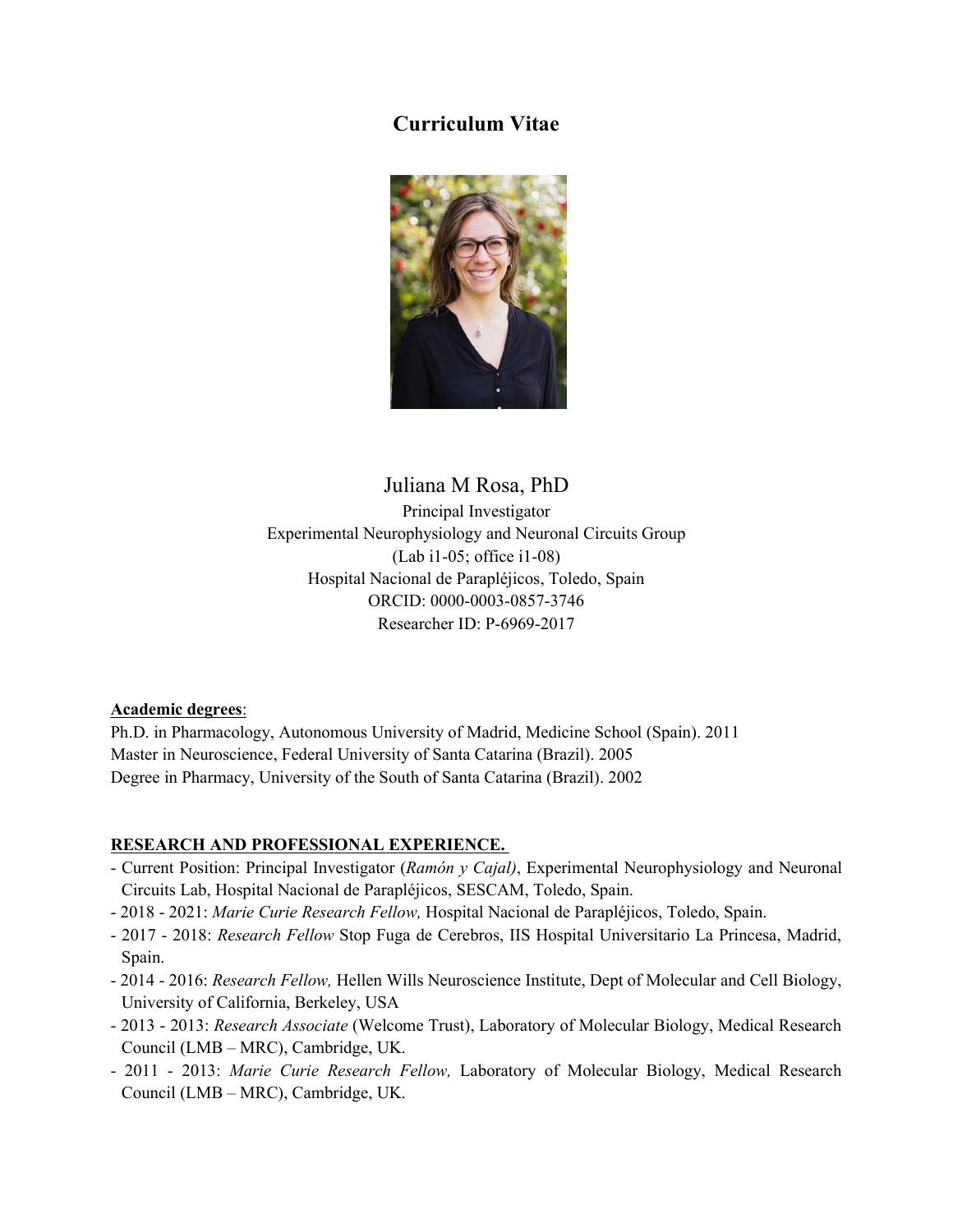- 2008 2008: Visiting Trainee, Ministry of Education and Science, Spanish Government, Neuroscience Institute, Alicante, Spain.
- 2005 2011: PhD Student, FPU fellowship, Universidad Autónoma de Madrid, Madrid.
- 2003 2005: Master student, CAPEs fellowship, Universidade Federal de Santa Catarina, Brazil
- 2000 2002: Undergraduate student trainee, Scientific Initiation Fellowship, Department of Toxicology and Pharmacology at the Universidade do Sul de Santa Catarina, Brazil.

#### Maternity break and other non-scientific professional activities

- Aug 2018 Feb 2019: Maternity leave
- Feb 2016 Oct 2017: Maternity leave
- Sep 2002 Feb 2003: Responsible Pharmacist, Brazil
- Sep 2002 Dec 2002: High School Chemistry Teacher, Brazil

#### MAIN RESEARCH LINES

- 1) Role of astrocytes and astrocyte-neuron interaction in the modulation of cortical sensory processing.
- 2) Glial cells as therapeutic targets to repair neural circuits following spinal cord injury and traumatic brain injury.

### SCIENTIFIC PUBLICATIONS:

#### 2021

1. Rosa, JM\*; Farré-Alins, V; Ortega, MC; Navarrete, M; Lopez-Rodriguez, A; Palomino-Antolin, A; Fernandez-Lopez, E; Decouty, C; Narros-Fernández, P; Vila-del Sol, V; Clemente, D; Egea, Javier\*. TLR4-pathway impairs synaptic number and cerebrovascular functions through astrocyte activation following traumatic brain injury. British Journal of Pharmacology, DOI: 10.1002/BPH.15488, \*corresponding (D1, IF: 7.7)

2. Farre-Alins V., Palomino-Antolin A., Narros-Fernandez P. et al. Serum Amyloid A1/Toll-Like Receptor-4 Axis, an Important Link between Inflammation and Outcome of TBI Patients. Biomedicines 2021, 9(6), 599; https://doi.org/10.3390/biomedicines9060599 (Q1, IF: 4,717)

#### 2020

3. Zaforas, M\*; Rosa, JM\*; Alonso-Calvino, E; Fernandez-Lopez, E; Miguel-Quesada, C; Oliviero, A; Aguilar, J. (1/7). 2020. Cortical layer-specific modulation of neuronal activity after sensory deprivation due to spinal cord injury. preprint bioRxiv DOI:10.1101/2020.12.28.424612

4. Dafre, AL; Rosa, JM; Rodrigues, ALS; Cunha, MP. Multiple cellular targets involved in the antidepressant-like effect of glutathione. Chemico-Biological Interactions. DOI:10.1016/j.cbi.2020. 109195 (Q3, IF: 2.57)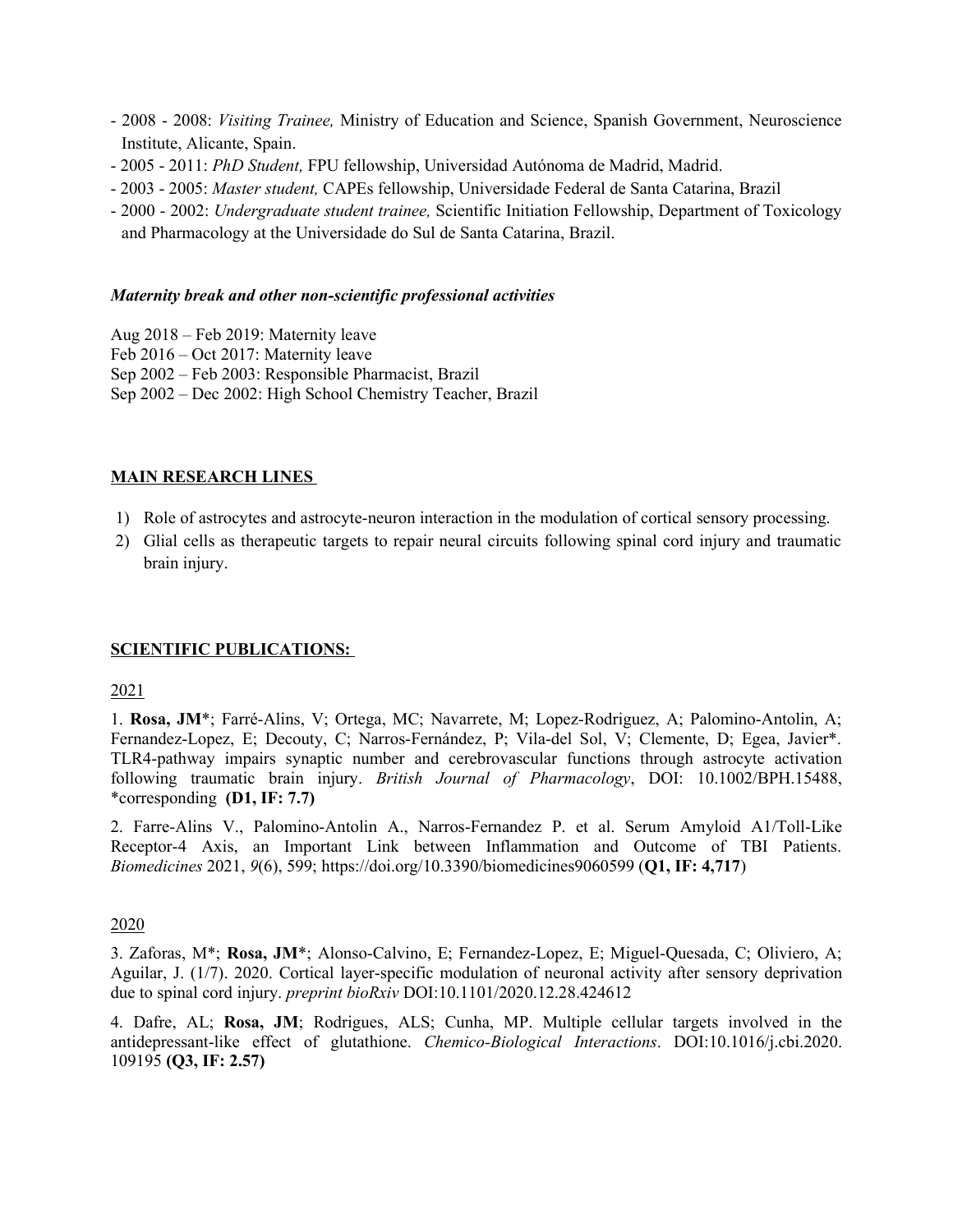#### 2019

5. Parada E, Casas AI, Palomino-Antolin A, Gomez\_Rangel V, Rubio-Navarro A, Farre-Alins V, Narros-Fernandez P, Guerrero-Hue M, Moreno JA, Rosa JM, Hernandez-Garcia B, Egea J. Early toll-like receptor 4 blockade reduces ROS and inflammation triggered by microglial pro-inflammatory phenotype in rodent and human brain ischaemia models. British Journal of Pharmacology. DOI: 10.1111/bph (D1, IF: 7.7)

### 2016

6. Rosa JM, Ruhle S, Ding H, Lagnado L. Crossover Inhibition Generates Sustained Visual Responses in the Inner Retina, Neuron 90(2):308-19. DOI: 10.1016/j.neuron.2016.03.015 (D1, IF: 14.4)

7. Rosa JM, Morrie RD, Baertchs HC, Feller M. Contributions of Rod and Cone Pathways to Retinal Direction Selectivity Through Development, The Journal of Neuroscience 36(37): 9683-9695. DOI: 10.1523/JNEUROSCI.3824-15.2016 (Q1, IF: 6.074)

### 2015

8. Rosa JM, Bos R, Sack GS, Fortuny C, Agarwal A, Bergles DE, Flannery JG, Feller M. Neuron-glia interaction in developing retina mediated by neurotransmitter spillover, *eLife* 10.7554. DOI: 10.7554/eLife.09590 (D1, IF: 8.28)

9. Hamby A, Rosa JM, Hsu CH and Feller MB. CaV3.2KO mice have altered retinal waves but normal direction selectivity. *Vis Neurosc* 32:E003. DOI: 10.1017/S0952523814000364 (Q3, IF: 1.94)

#### 2014

10. Rosa JM and Feller MB. Neurodevelopment: A novel role for activity in shaping retinal circuits. Current Biology 24(19):PR964-6. DOI: 10.1016/j.cub.2014.09.002 (D1, IF: 9.57)

#### 2013

11. Esposti F, Johnston J, Rosa JM, Leung K, Lagnado L. Olfactory stimulation selectively modulates OFF patway in the zebrafish retina. Neuron 79(1):97-110. DOI: 10.1016/j.neuron.2013.05.001 (D1, IF: 14.25)

12. Rosa JM, Dafre AL, Rodrigues AL. Antidepressant-like responses in the forced swimming test elicited by glutathione and redox modulation. Behav Brain Res 253C:165-172 DOI: 10.1016/j.bbr.2013.07.009 (Q1, IF: 3.39)

#### 2012

13. Rosa JM, Nanclares C, Orozco A, Colmena I, de Pascual R, García AG, Gandía L. Regulation by Ltype Calcium Channels of Endocytosis: An Overview J Mol Neurosci 48(2):360-7.DOI: 10.1007/s12031- 012-9786-5 (Q3, IF: 2.67)

#### 2011

14. Rosa JM, Conde M, Nanclares C, Orozco A, Colmena I, de Pascual R, García AG, Gandía L.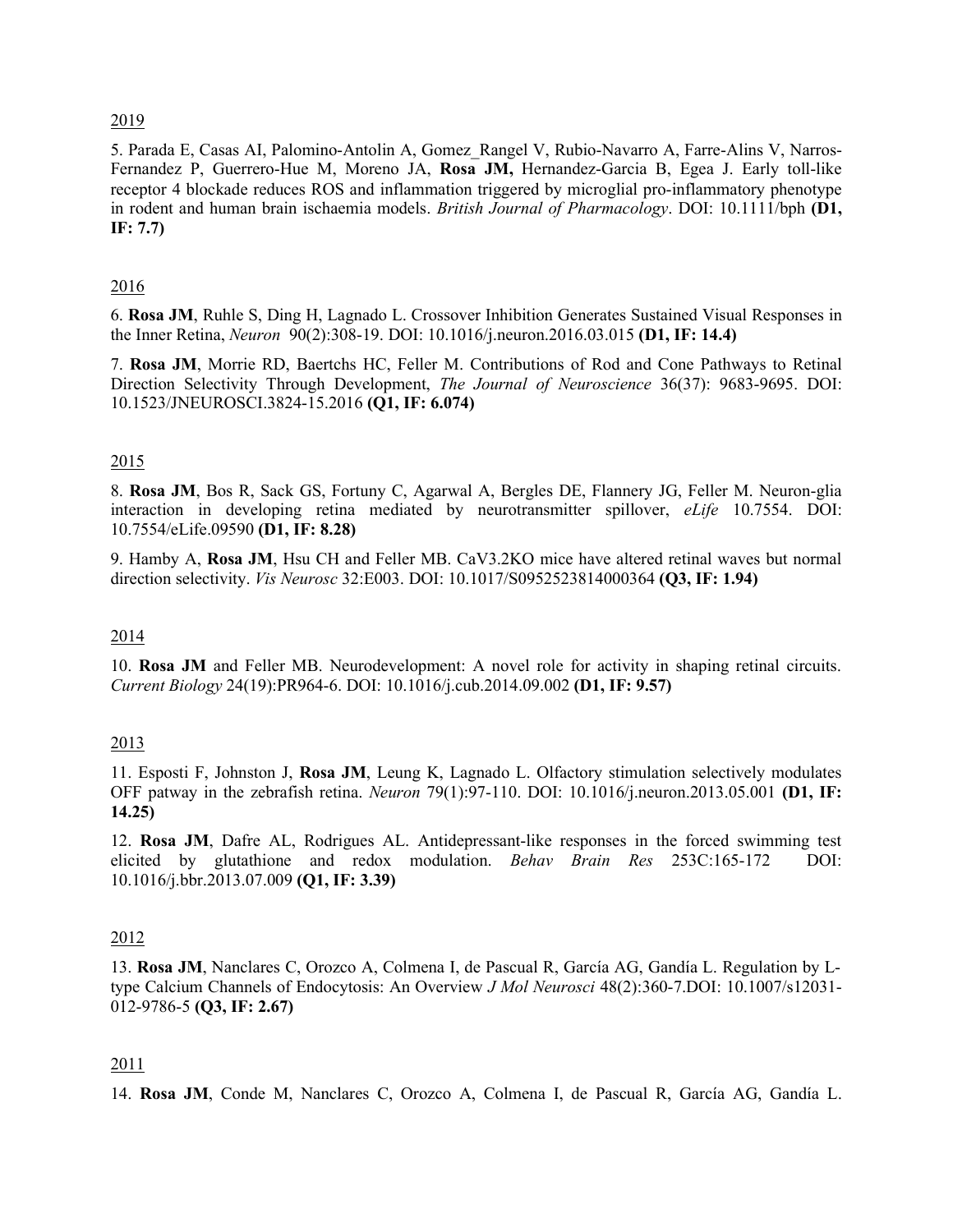Paradoxical facilitation of exocytosis by inhibition of L-type calcium channels of bovine chromaffin cells. Biochem Biophys Res Commun 410(2):307-11. DOI: 10.1016/j.bbrc.2011.05.138 (Q2, IF: 2.98)

15. Rosa JM, Torregrosa-Hetland CJ, Colmena I, Gutiérrez LM, García AG, Gandía L. Calcium entry through slow-inactivating L-type calcium channels preferentially triggers endocytosis rather than exocytosis in bovine chromaffin cells.  $Am$  J Physiol Cell Physiol 301(1):C86-98. DOI: 10.1152/ajpcell.00440.2010 (Q1, IF: 4.125)

16. Pascual R, Colmena I, Rios C, Rosa JM, Correa-Leite PE, Lima-Araújo KG, Ferreira VF, Rocha DR, Gonzaga DTG, García AG, Santos WC, Gandía L. Augmentation of catecholamine release elicited by an Eugenia punicifolia extract in chromaffin cells. Brazilian Journal of Pharmacognosy v.22, p.1 - 12. DOI: 10.1590/S0102-695X2011005000191

#### 2010

17. Rosa JM, Gandía L, García AG. Permissive role of sphingosine on calcium-dependent endocytosis in chromaffin cells. Pflugers Arch 460(5):901-14. DOI: 10.1007/s00424-010-0861-x (Q1, IF: 4.98)

18. Franco JL, Trevisan R, Posser T, Trivella DB, Hoppe R, Rosa JM, Dinslaken DF, Decker H, Tasca CI, Leal RB, Marques MR, Bainy AC, Dafré AL. Biochemical alterations in caged Nile tilapia Oreochromis niloticus. Eco Env Safety 24. DOI: 10.1016/j.ecoenv.2010.03.002

#### 2009

19. Rosa JM, Gandía L, García AG. Inhibition of N and PQ calcium channels by calcium entry through L channels in chromaffin cells. Pflugers Arch 458(4):795-807. DOI: 10.1007/s00424-009-0662-2 (Q1, IF: 4.98)

20. Darios F, Wasser C, Shakirzyanova A, Giniatullin A, Goodman K, Bravo JLM, Raingo J, Jorgačevski J, Kreft M, Zorec R, Rosa JM, Gandía L, Gutiérrez LM, Giniatullin R, Binz T, Kavalali ET and Davletov B. Sphingosine targets synaptobrevin and activates synaptic vesicle exocytosis. Neuron 62, 683–694 DOI: 10.1016/j.neuron.2009.04.024 (D1, IF: 14.25)

### 2007

21. Rosa JM, de Diego AMG, Gandía L, García AG. L-type calcium channels are preferentially coupled to endocytosis in bovine chromaffin cells. Bioch Biophys Res Comm 357:834–839. DOI: 10.1016/j.bbrc.2007.03.207 (Q2, IF: 2.98)

#### 2006

22. Meotti FC, Rosa JM, Brocardo PS, Balz D, Waltrick AP, Bagio A, Comeli E, Dafre AL, Rodrigues ALS, Santos ARS. Hepatoprotective effect of crude extract from Wedelia paludosa (Asteraceae) on the hepatoxicity induced by paracetamol in mice. J Pharm Pharmacol 58(1):137-42. DOI: 10.1211/jpp.58.1.0017 (Q3, IF: 1.83)

### 2005

23. Rodrigues ALS, Rosa JM, Goulart EC, Rosa LS, Gonçalves RM, Corrêa R, Santos ARS. Antidepressant and antinociceptive actions of 4-(4'-chlorophenyl)-6-(4"-methylphenyl)-2hydrazinepyrimidine Mannich base in mice. Pharm Bioch Behav Sep;82(1):156-62. DOI: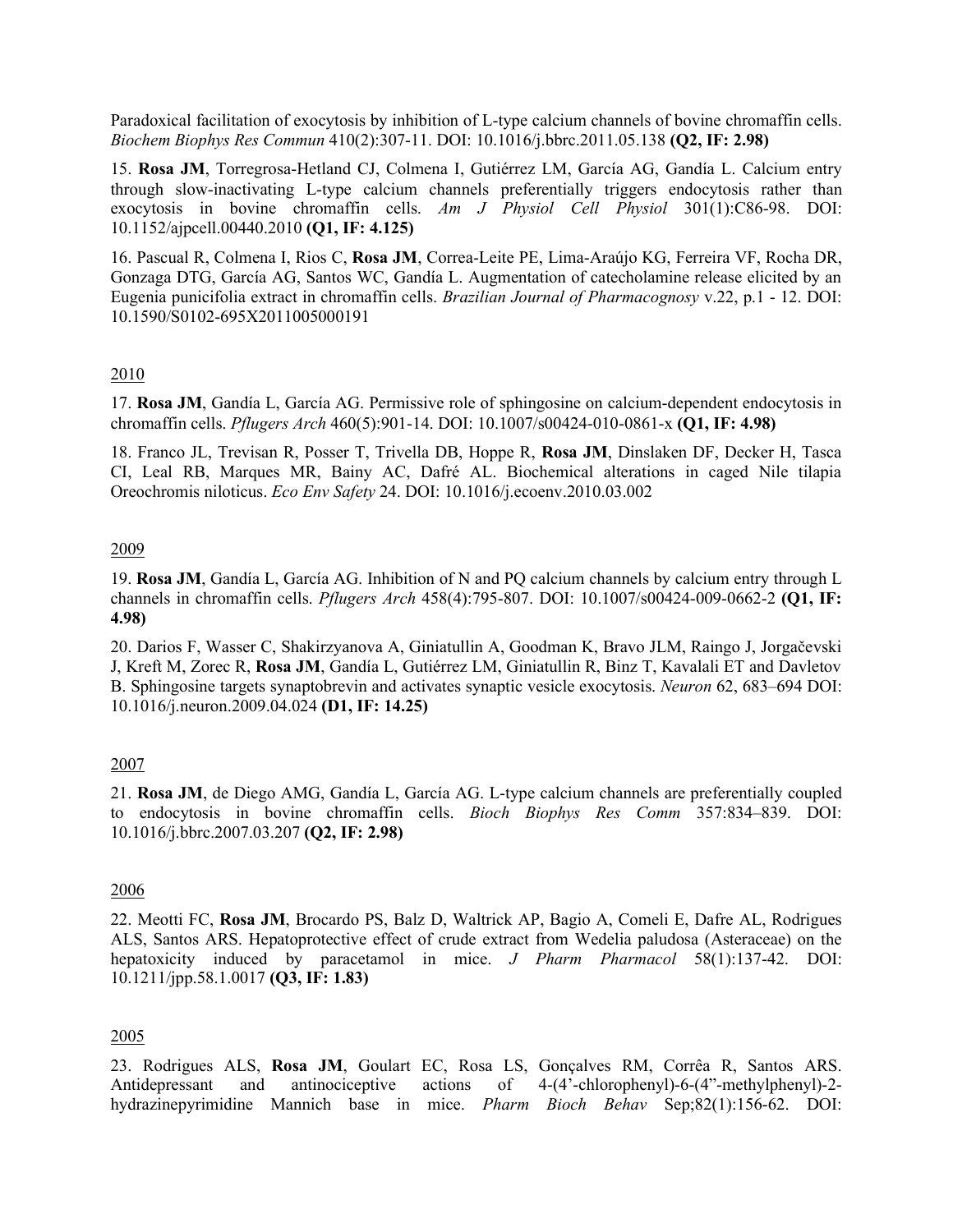#### 10.1016/j.pbb.2005.08.003 (Q3, IF: 2.51)

#### **PATENTS**

1. Inventors: Farre-Alins, V; Palomino-Antolin, A; Narros-Fernandez, P; Rosa, JM; Lagares, A; Egea, J. P202031194.

Método para determinar la evolución de daño cerebral agudo y composición farmacéutica para su tratamiento España.

30/11/2020.

#### GRANTED RESEARCH PROJECTS:

#### Projects as Principal Investigator

1. Neural circuits repair after CNS injuries. Funding Entity: Programa Ramón y Cajal, Ministerio de Ciencia e Innovación, Spanish Government, RYC2019-026870-I. Start-End date: 2021-2026. Total: 308.600 €

#### Principal Investigador: Juliana M Rosa

2. Spatial-temporal characteristics of Cortical Reorganization after Spinal Cord Injury and the role of interneurons and astrocytes. Funding Entity: Marie-Sklodowska Curie Actions Individual Grant 794926- CRASCI-H2020-MSCA-IF-2017. Start-End: 2018-2021. Total 170.121 €

### Principal investigator: Juliana Martins da Rosa

3. Synaptic plasticity and remodelling in the somatosensory cortex after traumatic injuries. Funding Entity: RochePharma SFC2017, Start-End 2017-2019, Total: 60.000 € Principal Investigator: Juliana M Rosa

4. Fast and slow endocytosis at synapses. Funding Entity: Marie-Sklodowska Curie Actions Individual Grant IEF (FSES-IEF-2010-272723), Fechas: 2011-2013, Total: 209.092 € Investigador Principal: Juliana M Rosa

#### Projects as Team Member

5. Development of Direction Selectivity in Retina. Funding entity: National Institute of Health. Entity: University of California, Berkeley, Berkeley, USA. Start-End: 2014-2015. Principal investigator: Marla B Feller. Team Member: Juliana M Rosa

6. Function of Neural Activity in Developing Retina. Funding entity: National Institute of Health. Entity: University of California, Berkeley, Berkeley, USA. Start-End date: 2014 – 2015. Principal investigator: Marla B Feller. Team member : Juliana M Rosa

7. Effects of amyloid-beta peptide in the cathecolinergic transmission (Universidad Autónoma de Madrid). PI.: Luis Gandia, Type of participation: Team member, MICINN-SAF, 2010 - 2011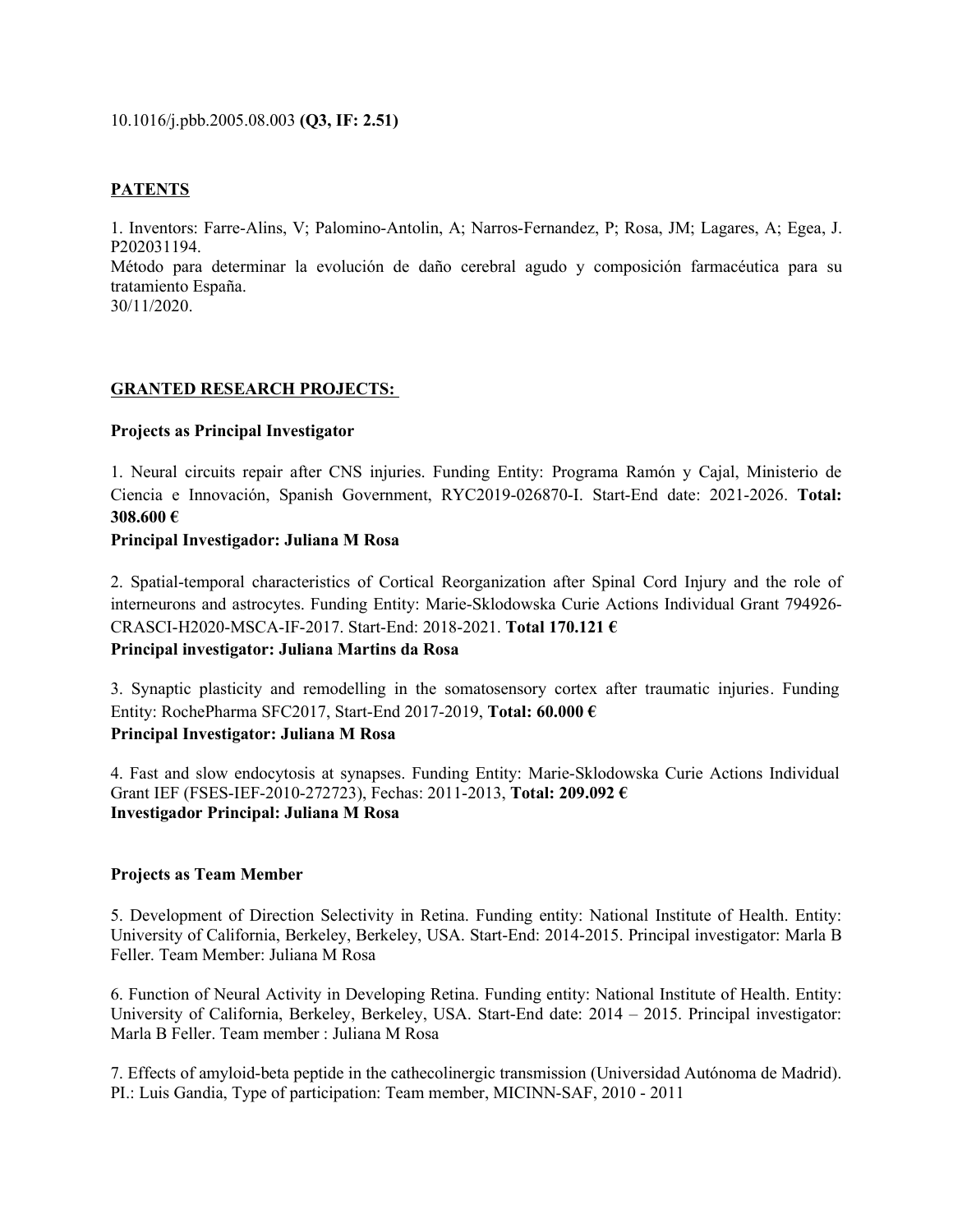8. Nicotinic receptors and neurotransmitter release, Universidad Autónoma de Madrid, PI: Luis Gandia, Type of participation: Team member, MICINN-SAF, 2007 - 2011

9. Calcium signals and exocytosis of neurotransmitters, Universidad Autónoma de Madrid, PI: Antonio Garcia Garcia, Type of participation: Team member, MICINN-SAF

### Teaching and Formative Capacity:

- Profesor invitado Master Neurociencias Universidad Autónoma de Madrid.

- 2020-2023/4: Tutora Tesis Doctoral Claudia Miguel-Quesada, Doctorado en Ciencias de la Salud, Universidad Castilla-La Mancha.

- 2020-2021 Tutora Trabajo Fin de Master Alba María Fernández, Master en Biología Sanitaria, Universidad Complutense de Madrid.

- 2020 Tutora Trabajo Fin de Grado Paula Martin Malle, Bioquímica, Universidad de Castilla-La Mancha.

- 2020 Tutora Trabajo Fin de Grado Sergio Nombela, Bioquímica, Universidad de Castilla-La Mancha.

- 2019-20: Tutora Trabajo Fin de Master Lara Sánchez Morales, Master en Biología Sanitaria, Universidad Complutense de Madrid.

#### Organization of Research and Academic Events

- Co-organizer Simposio Homenaje Manuel Nieto Sampedro, Hospital Nacional de Parapléjicos 2019, Sep 2019.

- Organizer Seminarios Internos de la Unidad de Investigación del HNP (2020 – to date).

- Co-organizer Brain Awareness Week 2020, 2019, 2018 HNP y Hospital La Princesa
- Co-organizer Día de la Mujer y de la Nina en la Ciencia HNP y Hospital La Princesa, 2020, 2019, 2018
- Co-organizer Medularte. Cientific photographs Exposition. Toledo, January 2020.
- Member of Bay Area Science in Schools (University of California, Berkeley, USA), 2014-2015
- Co-Organizer, Science Open Days, University of California, Berkeley, USA. 2015.

#### Awards:

2019. FAAM de Oro, prize given by the Federacion de Discapacitados de Almeria for my research in spinal cord injury.

#### 2018. Marie Curie Intra-European Fellowship Horizon 2020

### 2017. Stop Fuga de Cerebros Award, Spain.

2015. Members in training outstanding posters award

"Communicator in Hot Topics" recognition from the Association for Research in Vision and Ophthalmology to the best 10% research

projects.

ARVO Travel Grant to attend the ARVO Conference.

### 2011. Marie Curie Intra-European Fellowship FP7

Best Research Project Prize (Poster Award), Spanish Society of Pharmacology.

2010. FENS Travel Grant to attend the FENS congress.

- 2009. Best Research Project Prize (Poster Award), Spanish Society of Pharmacology.
- 2007. FPU Doctoral Grant, Spain.